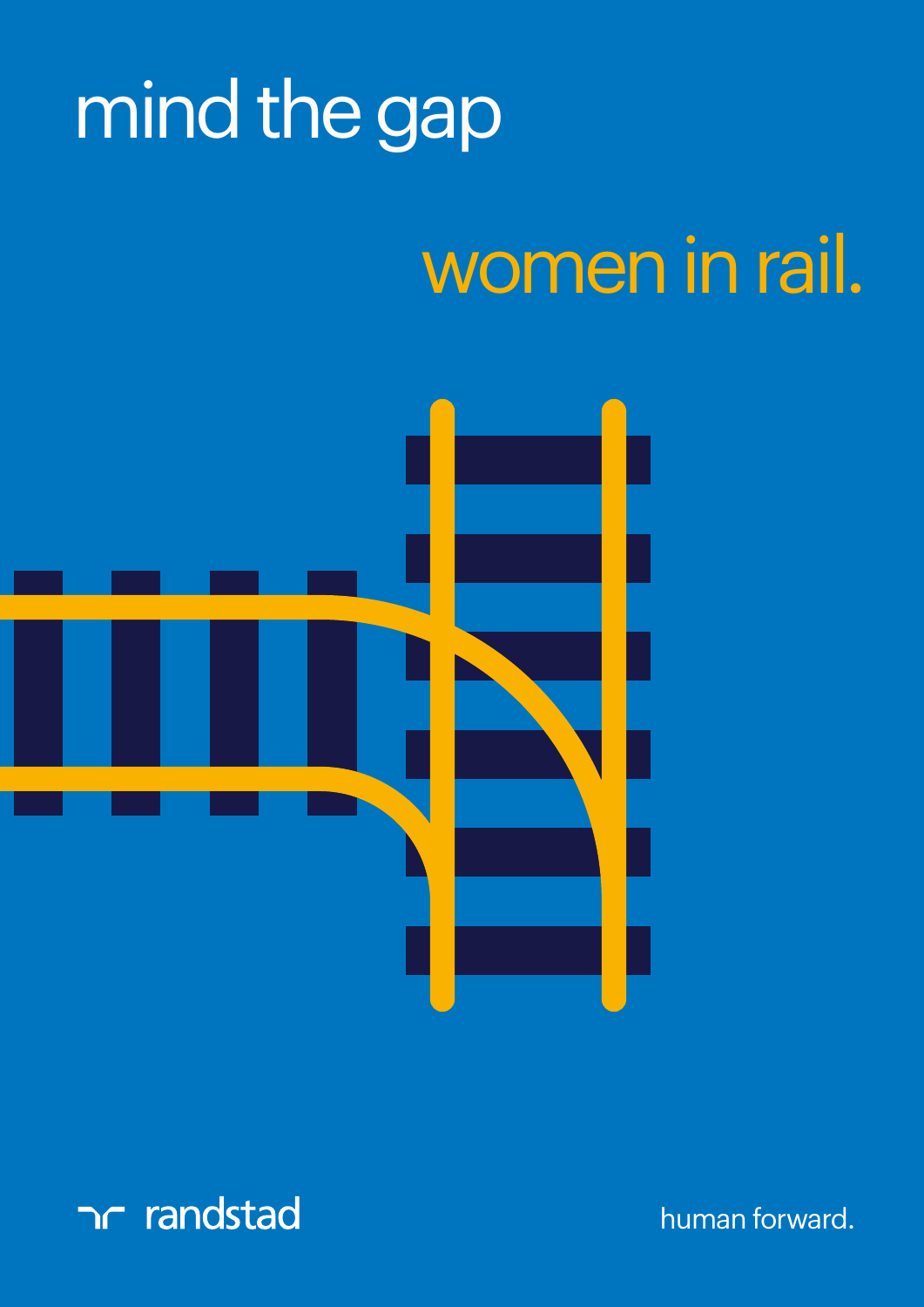### an expanding

# industry.

Women make up 16% of the rail industry and female engineers in the sector make up just  $4.4\%$ of the total talent. In our recent study of over 5,000 workers across the construction, property, engineering and rail sectors, we set out to explore the reasons why women remain in the minority.

The rail sector is growing. The industry has a net worth of £39bn and the number of passengers has more than doubled since privatisation to 1.7 billion journeys per year.\*2 With this comes more lines, more trains and the need for more workers. NSAR (National Skills Academy Rail) have warned that the impact of a diminishing talent pool could cost upwards of £1 billion to the economy and it is estimated that the shortage requires 10,000 more entrants into the sector over the next five years.\*3

With this in mind, it is now increasingly integral to nurture and support those from all backgrounds into an ever-expanding sector. A workforce that is just 16% female is not one that is fully utilising the talent pool - especially when women make up 51% of the population.



41% of rail workers have never had a female manager.

> A further 15% believe there are too few female role models in senior positions. There are a number of contributing factors, such as discrimination, an unconscious bias and responsibilities outside work. One respondent commented that:

"Senior positions are not considered suitable as a job share or as part-time which is what many women need as working mothers."

By denying seniority to part-time and flexi hour contracts, employers are essentially penalising women for having caring duties outside of work, despite the fact that this is often an unavoidable part of motherhood. Instead of making the glass-ceiling lower for mothers, we have to work at breaking it entirely.

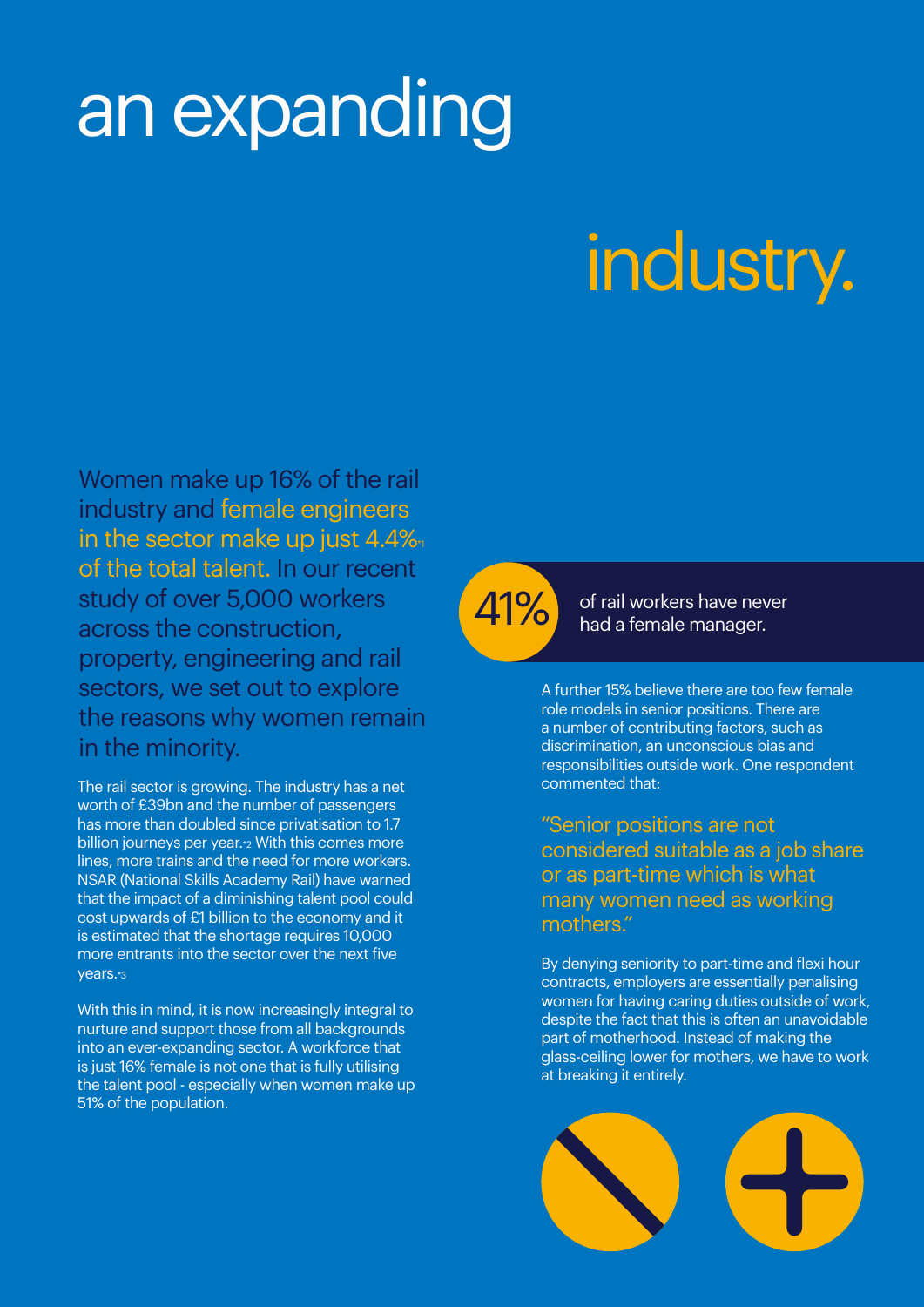

#### Diversity and discrimination.

Workplace and gender discrimination can take many forms and can present itself in various ways. 17% reported being passed over for a promotion and 15% reported they had been passed over for projects or work - something that could impact the skills shortage in the future.

Organisational culture also has a part to play. Staff parties and recreation can play an important role when it comes to team bonding. However, managers must be aware that this could cause more conflict than cohesion if the activities are not inclusive.

13% said they felt excluded from activities due to the perceived male aspect of them and not included in some office conversations.

If organisations are not aware of these dynamics, it could contribute to a wider dynamics, it could contribute to a wider<br>
imbalance in their workforce



1/3 of female respondents reported having<br>
received comments or inappropriate behaviour from a male colleague.

A factor that employers need to consider in the recruitment and selection process is unconscious bias. Often without realising, managers are quick to hire in their own image, and tend to be drawn to people that are similar to them. Organisations need to promote ways to ensure a more diverse and inclusive workforce; paving the way for the future. This will help balance the gender of the workforce and improve inappropriate behaviour.



women in rail have experienced gender discrimination in the workplace.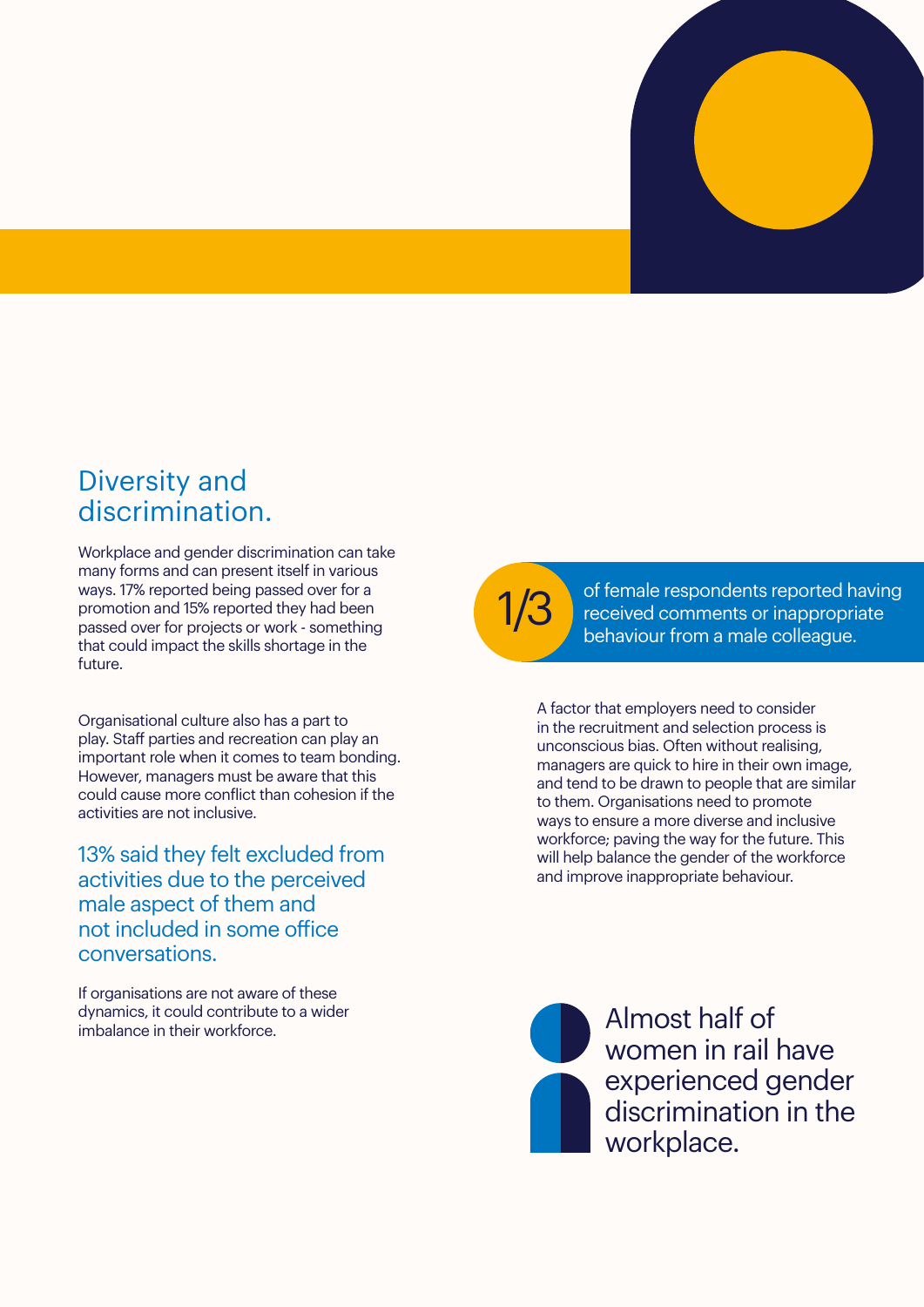#### staying on track.

When asked why women leave the rail industry, having too few female role models in senior positions (15%), discrimination (12%) and the glass-ceiling (11%) were all considered factors. A further 15% of respondents pointed towards a male dominated culture as a reason women might leave the industry. One respondent mentioned that despite an increase of women entering traditionally masculine fields,

"it takes a strong woman to fit into these roles as these areas are still quite male dominated. A strong backbone is needed when working within this sort of environment."

This can be incredibly damaging for women trying to build their careers in a culture that hasn't been fully welcoming or accepting of their gender - especially when 14% reported being excluded from male conversations and social events.

#### Recommending rail.

When asked what might convince women to remain in or join the industry, the results were optimistic and showed that women believe there are measures that can be introduced to help make the workplace more female friendly. Furthermore, 86% of women responded that they would recommend the industry to female friends and family members, showing they are confident about equality in the future of the sector.

- 17% equal pay
- 16% flexible working hours
- $\widehat{\mathscr{D}}$  15% culture change

Equal pay seems like an obvious incentive but the gender pay gap can present itself in ways that are slightly less obvious. As aforementioned, 17% of the women we surveyed believed they had been passed over for a promotion and 15% reported they had been passed over for important projects. Whilst pay across positions could be equal, if women are not receiving the same opportunities as their male counterparts, or if men are receiving promotions at a faster rate, women are at a disadvantage. Measures need to be put in place to monitor progression within a business and address any issues regarding diversity in the process.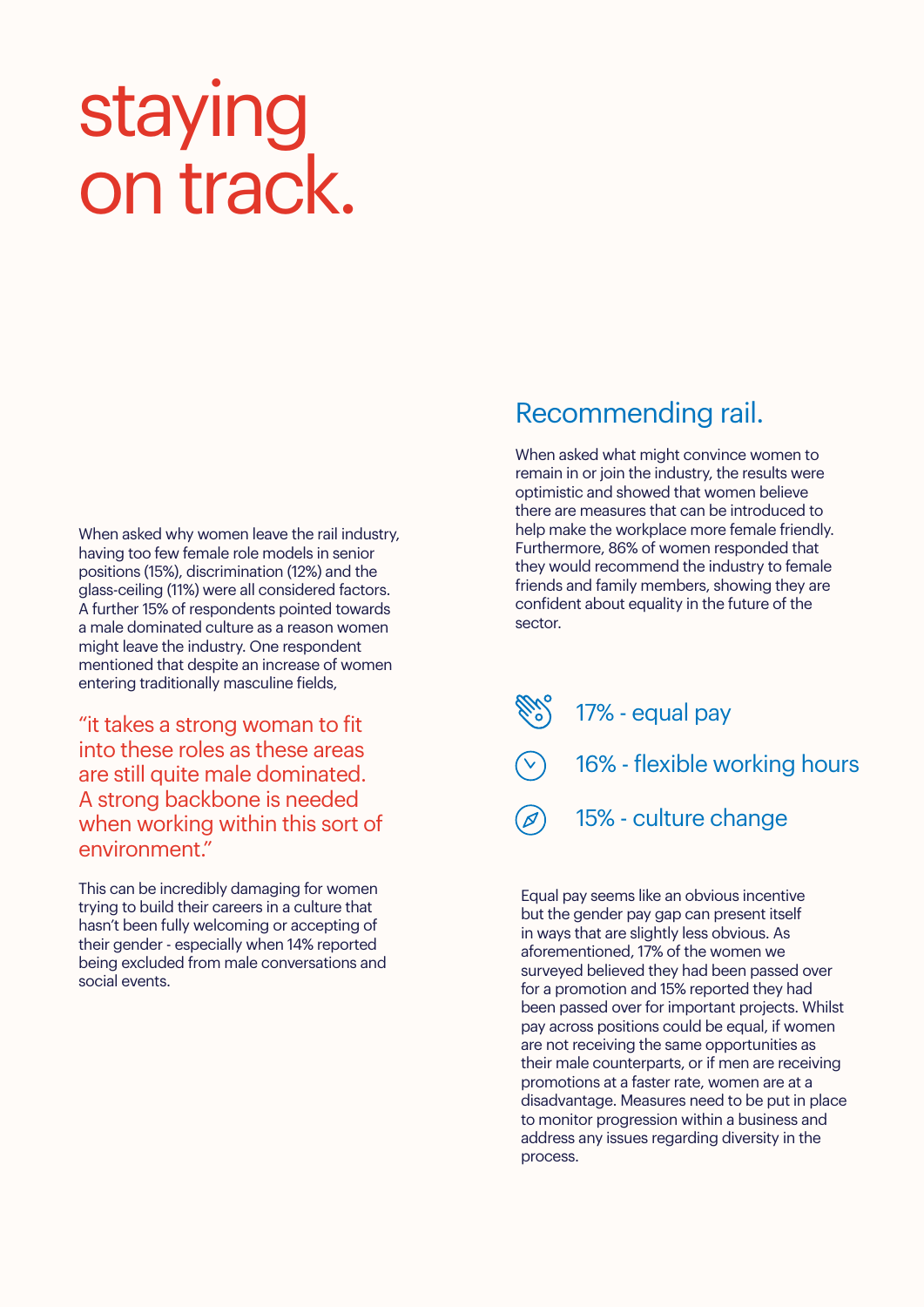#### steaming ahead:



#### the future is female.

#### Employers in the rail industry are failing to support the transition for women into managerial roles.

This makes it difficult for women to gain the help, motivation and role models that can be important elements when building a career in such a male dominated sector.

It is undeniable that a change needs to take place and whilst these results may seem daunting, transformation may be closer than thought. When asked whether having a female manager would affect their working day, 77% of respondents said it would be the same and 17% believed it would improve, showing that whilst people may not be aware of the issue, they are not opposed to it. It is now time for industry leaders to work on inclusion whilst attaining this talent that is essential to their business.



of respondents are open to having a female manager.

4 out of 5 women unaware of initiatives to support the transition to a senior leadership position.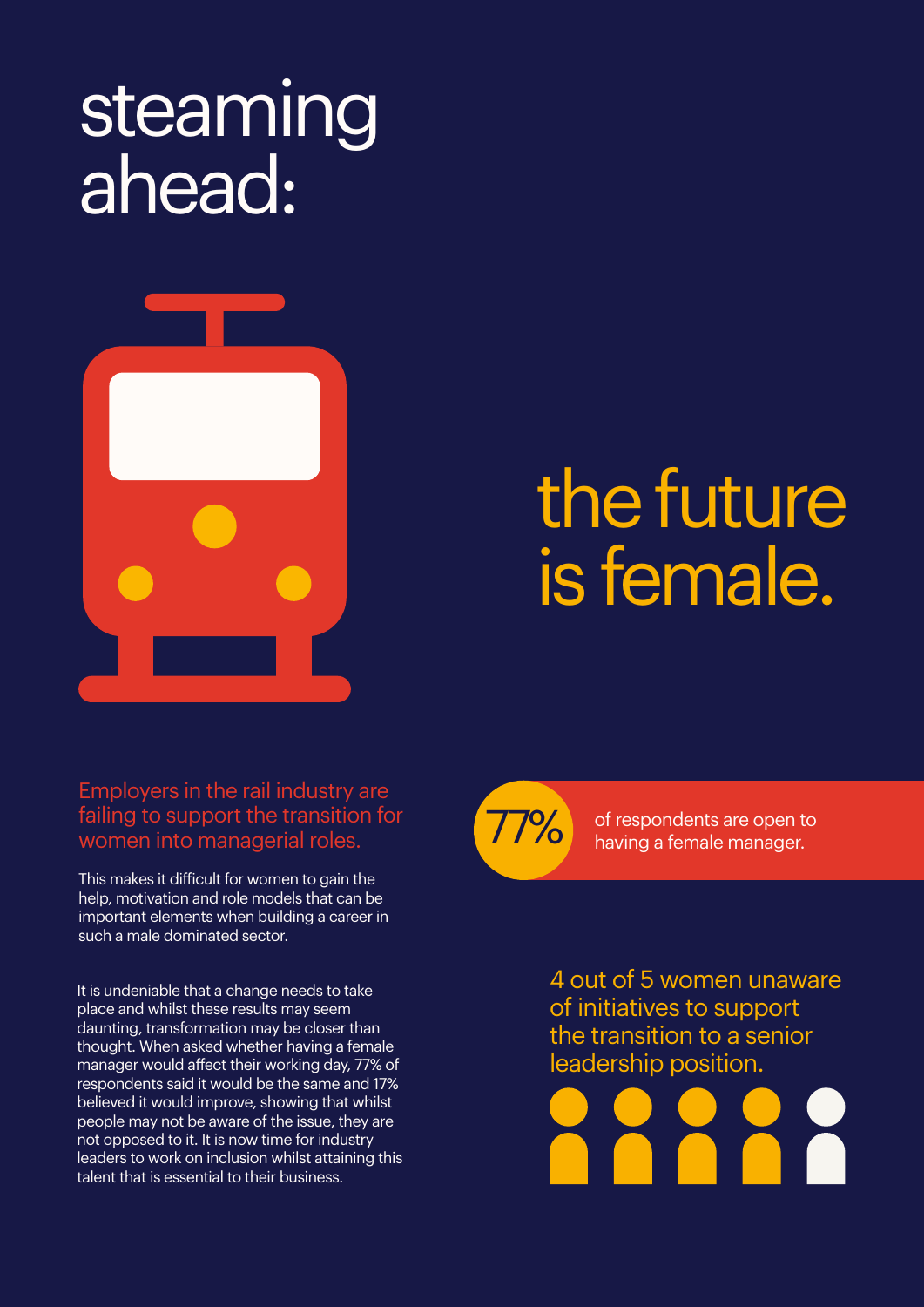# advice from the top.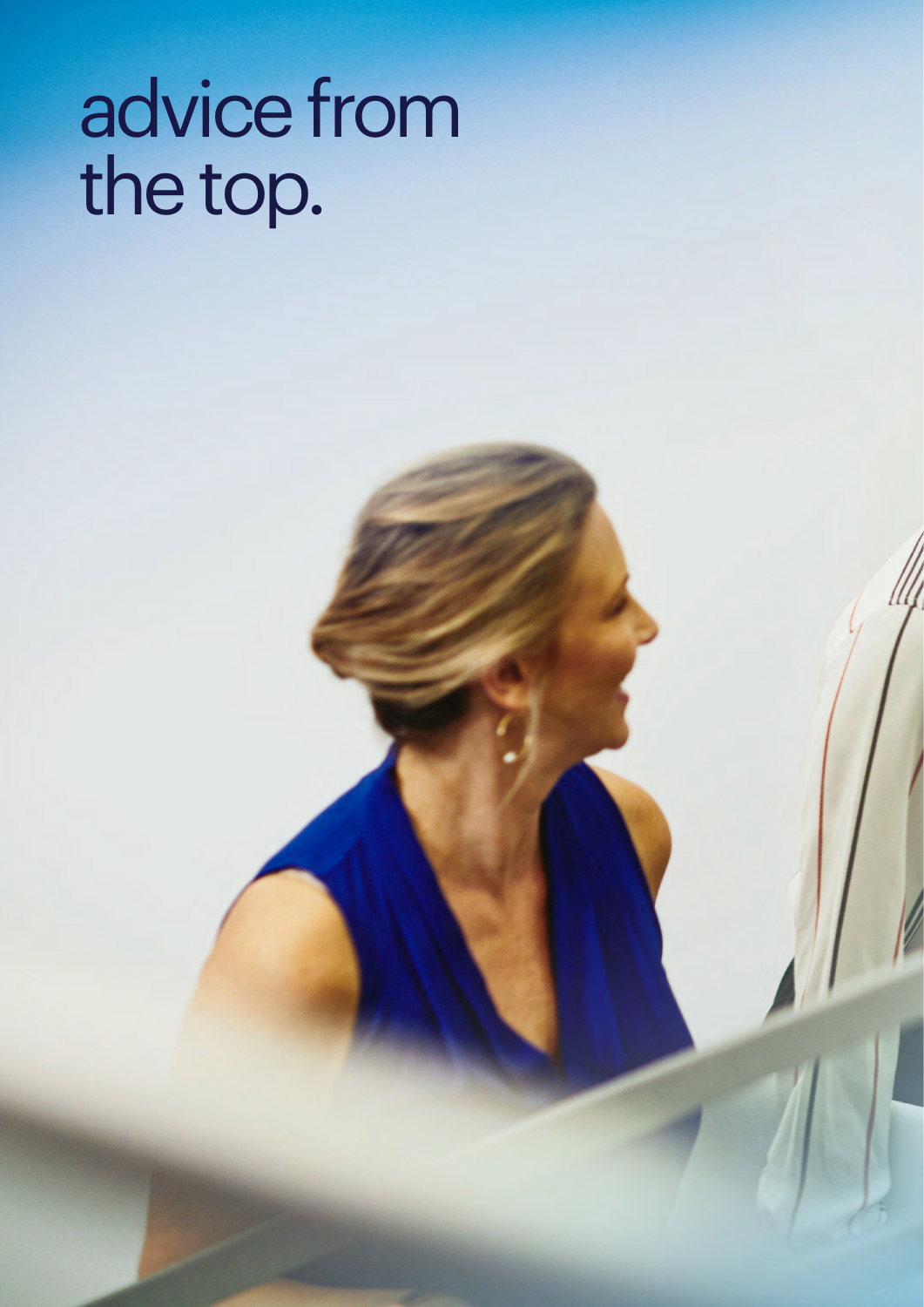"Rail has always had a 'macho', male dominated connotation. In over 10 years of construction recruitment I have seen more and more women entering the industry and have seen women promoted into senior positions, which is refreshing as it shows the industry is beginning to remove barriers. Businesses need to analyse why women would leave the industry. Most importantly, we all need to make sure that construction is a career path that both women and men enjoy being a part of." Sarah Sidey, head of strategic accounts, Randstad CPE.

"There are enough events and initiatives going on in the industry, in many different sectors so the door is definitely open for women. In the six years of working with construction firms, I have seen an improvement around women in the industry. The key is in building rapport and trusting relationships.

Pam Sherwood, health and safety manager.

"At a time when equality and diversity is making leaps forward, rail is playing catch up. Companies need to band together to build an environment that nurtures and career ladder. Though the number of women entering missing out on key skills, new ideas and ways of working to Owen Goodhead, managing director, Randstad CPE.